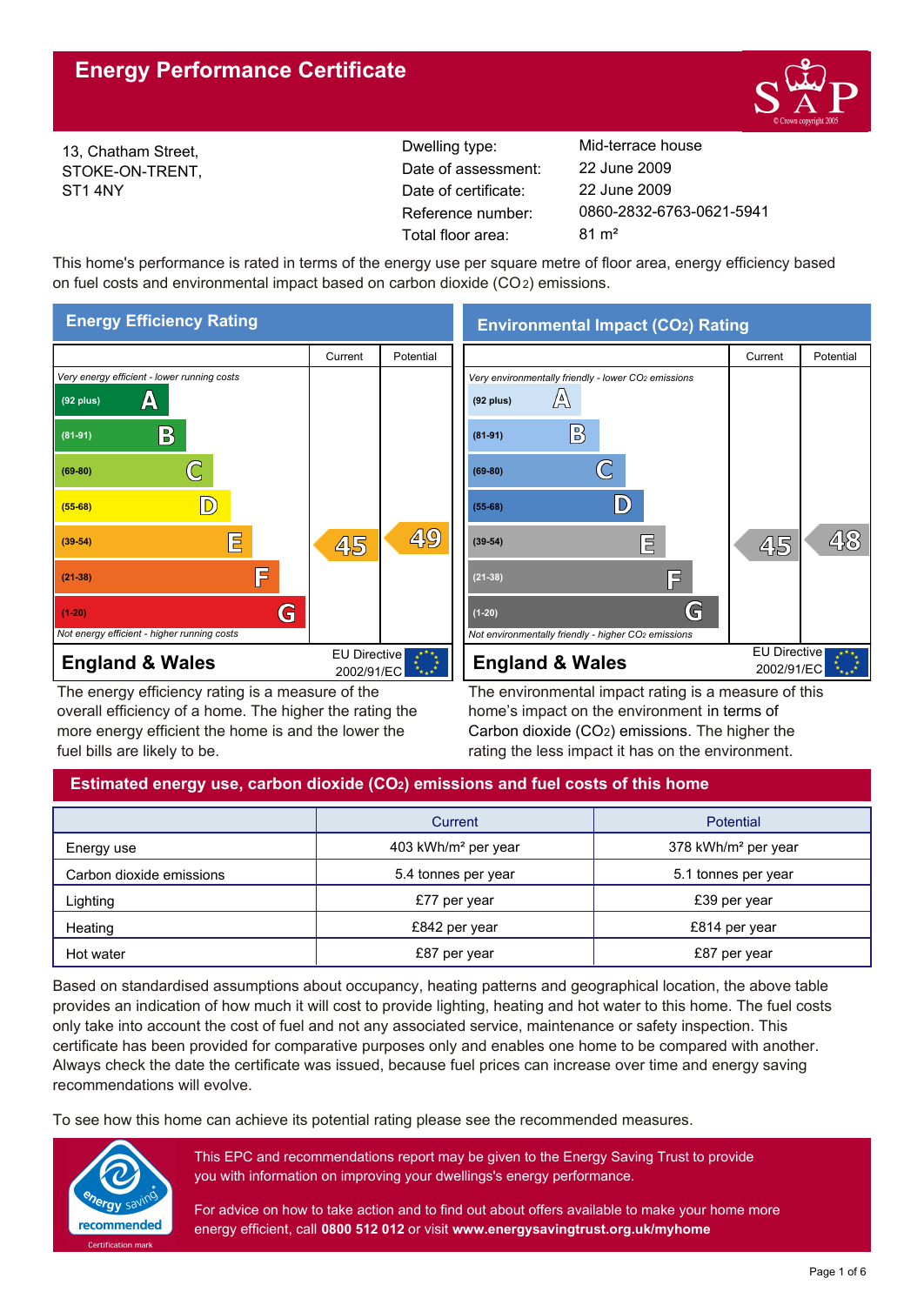### **About this document**

The Energy Performance Certificate for this dwelling was produced following an energy assessment undertaken by a qualified assessor, accredited by Elmhurst Energy Systems Ltd, to a scheme authorised by the Government. This certificate was produced using the RdSAP 2005 assessment methodology and has been produced under the Energy Performance of Buildings (Certificates and Inspections) (England and Wales) Regulations 2007 as amended. A copy of the certificate has been lodged on a national register.

| Assessor's accreditation number: | EES/005395                                                                                        |
|----------------------------------|---------------------------------------------------------------------------------------------------|
| Assessor's name:                 | Mr. Carl Baker                                                                                    |
| Company name/trading name:       | Louis Taylor                                                                                      |
| Address:                         | No 2 Etruria Office Village, Festival Park, Stoke on Trent, Staffordshire,<br>ST <sub>1</sub> 5RQ |
| Phone number:                    | 01782 260222                                                                                      |
| Fax number:                      | 01782 287874                                                                                      |
| E-mail address:                  | carl.baker@louis-taylor.co.uk                                                                     |
| Related party disclosure:        |                                                                                                   |

### **If you have a complaint or wish to confirm that the certificate is genuine**

Details of the assessor and the relevant accreditation scheme are as above. You can get contact details of the accreditation scheme from their website at www.elmhurstenergy.co.uk together with details of their procedures for confirming authenticity of a certificate and for making a complaint.

### **About the building's performance ratings**

The ratings on the certificate provide a measure of the building's overall energy efficiency and its environmental impact, calculated in accordance with a national methodology that takes into account factors such as insulation, heating and hot water systems, ventilation and fuels used. The average Energy Efficiency Rating for a dwelling in England and Wales is band E (rating 46).

Not all buildings are used in the same way, so energy ratings use 'standard occupancy' assumptions which may be different from the specific way you use your home. Different methods of calculation are used for homes and for other buildings. Details can be found at www.communities.gov.uk/epbd.

Buildings that are more energy efficient use less energy, save money and help protect the environment. A building with a rating of 100 would cost almost nothing to heat and light and would cause almost no carbon emissions. The potential ratings on the certificate describe how close this building could get to 100 if all the cost effective recommended improvements were implemented.

### **About the impact of buildings on the environment**

One of the biggest contributors to global warming is carbon dioxide. The way we use energy in buildings causes emissions of carbon. The energy we use for heating, lighting and power in homes produces over a quarter of the UK's carbon dioxide emissions and other buildings produce a further one-sixth.

The average household causes about 6 tonnes of carbon dioxide every year. Adopting the recommendations in this report can reduce emissions and protect the environment. You could reduce emissions even more by switching to renewable energy sources. In addition there are many simple everyday measures that will save money, improve comfort and reduce the impact on the environment. Some examples are given at the end of this report.

#### **Visit the Government's website at www.communities.gov.uk/epbd to:**

- Find how to confirm the authenticity of an energy performance certificate
- Find how to make a complaint about a certificate or the assessor who produced it •
- Learn more about the national register where this certificate has been lodged the Government is the controller of the data on the register
- Learn more about energy efficiency and reducing energy consumption •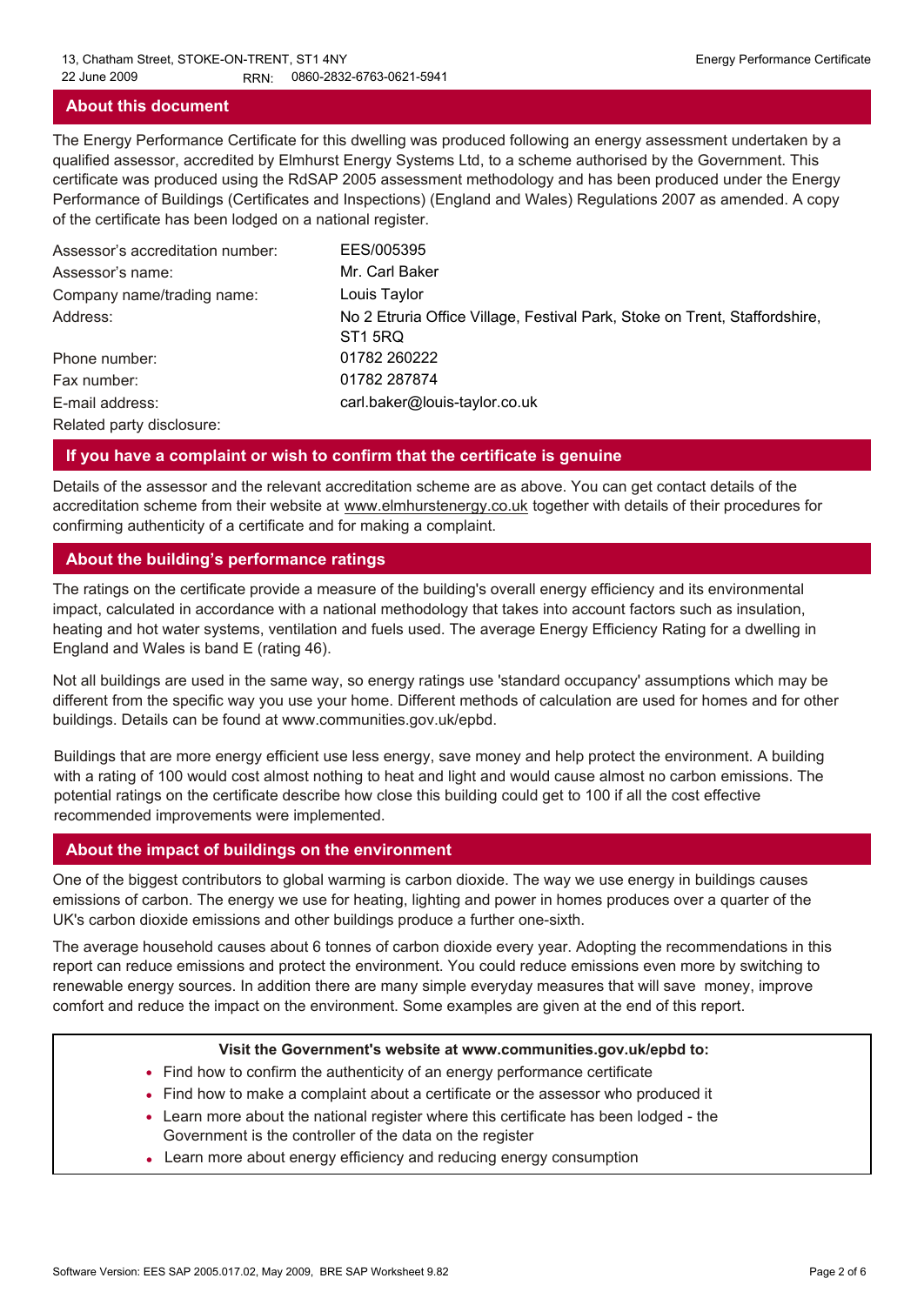13, Chatham Street, STOKE-ON-TRENT, ST1 4NY Date of certificate:

Reference number: 0860-2832-6763-0621-5941 22 June 2009

# **Summary of this home's energy performance related features**

The following is an assessment of the key individual elements that have an impact on this home's performance rating. Each element is assessed against the following scale: Very poor / Poor / Average / Good / Very good.

| <b>Elements</b>                  | Description                                                                                      | Current performance      |                        |
|----------------------------------|--------------------------------------------------------------------------------------------------|--------------------------|------------------------|
|                                  |                                                                                                  | <b>Energy Efficiency</b> | Environmental          |
| Walls                            | Solid brick, as built, no insulation (assumed)<br>Cavity wall, as built, no insulation (assumed) | Very poor<br>Poor        | Very poor<br>Poor      |
| Roof                             | Pitched, no insulation (assumed)<br>Flat, limited insulation (assumed)                           | Very poor<br>Very poor   | Very poor<br>Very poor |
| Floor                            | Solid, no insulation (assumed)                                                                   |                          |                        |
| <b>Windows</b>                   | Fully double glazed                                                                              | Average                  | Average                |
| Main heating                     | Boiler and radiators, mains gas                                                                  | Very good                | Very good              |
| Main heating controls            | Programmer, room thermostat and TRVs                                                             | Average                  | Average                |
| Secondary heating                | Room heaters, electric                                                                           |                          |                        |
| Hot water                        | From main system                                                                                 | Very good                | Very good              |
| Lighting                         | No low energy lighting                                                                           | Very poor                | Very poor              |
| Current energy efficiency rating |                                                                                                  | E 45                     |                        |
|                                  | Current environmental impact (CO2) rating                                                        |                          | $E$ 45                 |

**Low and zero carbon energy sources**

None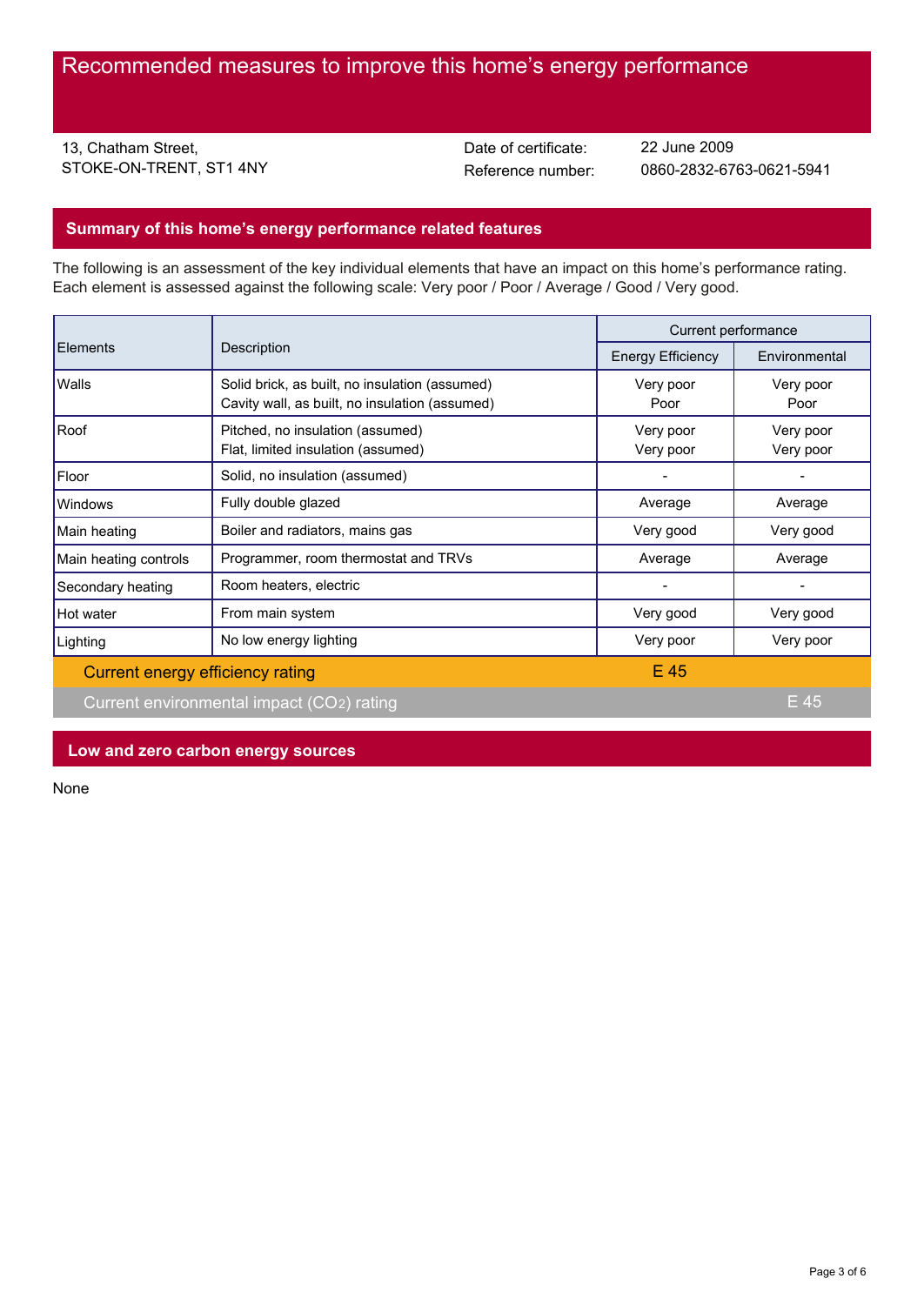# **Recommendations**

The measures below are cost effective. The performance ratings after improvement listed below are cumulative, that is they assume the improvements have been installed in the order that they appear in the table.

|                                                           | <b>Typical savings</b> | Performance ratings after improvement |                      |
|-----------------------------------------------------------|------------------------|---------------------------------------|----------------------|
| Lower cost measures (up to £500)                          | per year               | Energy efficiency                     | Environmental impact |
| Cavity wall insulation                                    | £37                    | E 47                                  | E 47                 |
| Low energy lighting for all fixed outlets<br>$\mathbf{2}$ | £29                    | E 49                                  | E 48                 |
| Total                                                     | £66                    |                                       |                      |
| Potential energy efficiency rating                        |                        | E 49                                  |                      |
| Potential environmental impact (CO2) rating               |                        |                                       | E 48                 |

## **Further measures to achieve even higher standards**

The further measures listed below should be considered in addition to those already specified if aiming for the highest possible standards for this home. However you should check the conditions in any covenants, planning conditions, warranties or sale contracts.

| 3 Solar water heating                                | £20  | E 50 | E 49 |
|------------------------------------------------------|------|------|------|
| 4 50 mm internal or external wall insulation         | £143 | D 58 | D 57 |
| 5 Solar photovoltaic panels, 2.5 kWp                 | £159 | C 69 | D 67 |
| C <sub>69</sub><br>Enhanced energy efficiency rating |      |      |      |
| Enhanced environmental impact (CO2) rating           |      |      | D 67 |

Improvements to the energy efficiency and environmental impact ratings will usually be in step with each other. However, they can sometimes diverge because reduced energy costs are not always accompanied by a reduction in carbon dioxide (CO2) emissions.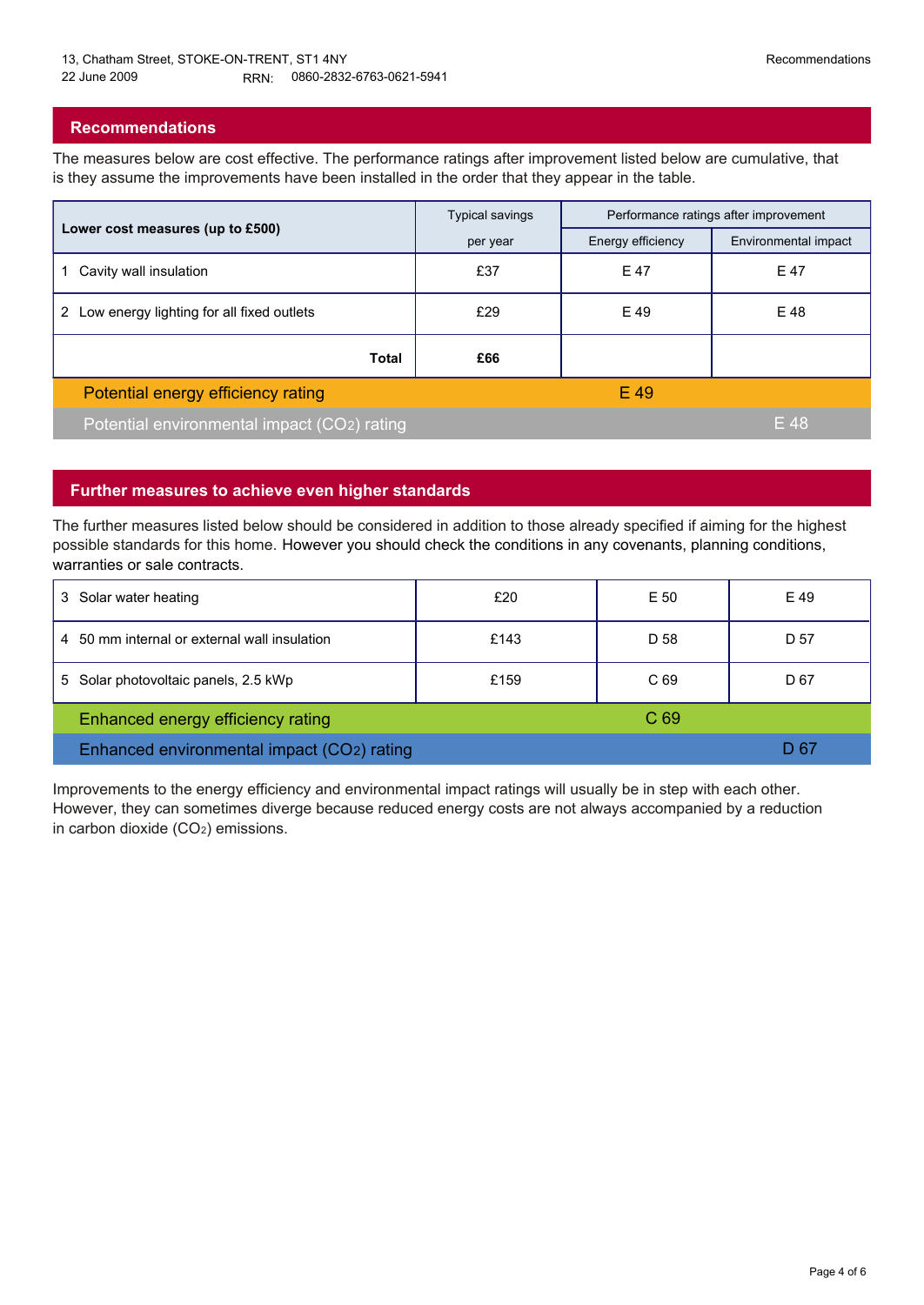# **About the cost effective measures to improve this home's energy ratings**

If you are a tenant, before undertaking any work you should check the terms of your lease and obtain approval from your landlord if the lease either requires it, or makes no express provision for such work.

### **Lower cost measures (typically up to £500 each)**

These measures are relatively inexpensive to install and are worth tackling first. Some of them may be installed as DIY projects. DIY is not always straightforward, and sometimes there are health and safety risks, so take advice before carrying out DIY improvements.

#### **1 Cavity wall insulation**

Cavity wall insulation, to fill the gap between the inner and outer layers of external walls with an insulating material, reduces heat loss; this will improve levels of comfort, reduce energy use and lower fuel bills. The insulation material is pumped into the gap through small holes that are drilled into the outer walls, and the holes are made good afterwards. As specialist machinery is used to fill the cavity, a professional installation company should carry out this work, and they should carry out a thorough survey before commencing work to ensure that this type of insulation is suitable for this home. They should also provide a guarantee for the work and handle any building control issues. Further information about cavity wall insulation and details of local installers can be obtained from the National Insulation Association (www.nationalinsulationassociation.org.uk).

#### **2 Low energy lighting**

Replacement of traditional light bulbs with energy saving recommended ones will reduce lighting costs over the lifetime of the bulb, and they last up to 12 times longer than ordinary light bulbs. Also consider selecting low energy light fittings when redecorating; contact the Lighting Association for your nearest stockist of Domestic Energy Efficient Lighting Scheme fittings.

## **About the further measures to achieve even higher standards**

Further measures that could deliver even higher standards for this home. You should check the conditions in any covenants, planning conditions, warranties or sale contracts before undertaking any of these measures. If you are a tenant, before undertaking any work you should check the terms of your lease and obtain approval from your landlord if the lease either requires it, or makes no express provision for such work.

#### **3 Solar water heating**

A solar water heating panel, usually fixed to the roof, uses the sun to pre-heat the hot water supply. This will significantly reduce the demand on the heating system to provide hot water and hence save fuel and money. The Solar Trade Association has up-to-date information on local installers and any grant that may be available.

### **4 Internal or external wall insulation**

Solid wall insulation involves adding a layer of insulation to either the inside or the outside surface of the external walls, which reduces heat loss and lowers fuel bills. As it is more expensive than cavity wall insulation it is only recommended for walls without a cavity, or where for technical reasons a cavity cannot be filled. Internal insulation, known as dry-lining, is where a layer of insulation is fixed to the inside surface of external walls; this type of insulation is best applied when rooms require redecorating and can be installed by a competent DIY enthusiast. External solid wall insulation is the application of an insulant and a weather-protective finish to the outside of the wall. This may improve the look of the home, particularly where existing brickwork or rendering is poor, and will provide long-lasting weather protection. Further information can be obtained from the National Insulation Association (www.nationalinsulationassociation.org.uk). It should be noted that planning permission might be required.

#### **5 Solar photovoltaic (PV) panels**

A solar PV system is one which converts light directly into electricity via panels placed on the roof with no waste and no emissions. This electricity is used throughout the home in the same way as the electricity purchased from an energy supplier. The British Photovoltaic Association has up-to-date information on local installers who are qualified electricians and on any grant that may be available. Planning restrictions may apply in certain neighbourhoods and you should check this with the local authority. Building Regulations apply to this work, so your local authority building control department should be informed, unless the installer is appropriately qualified and registered as such with a competent persons scheme<sup>1</sup>, and can therefore self-certify the work for Building Regulation compliance.